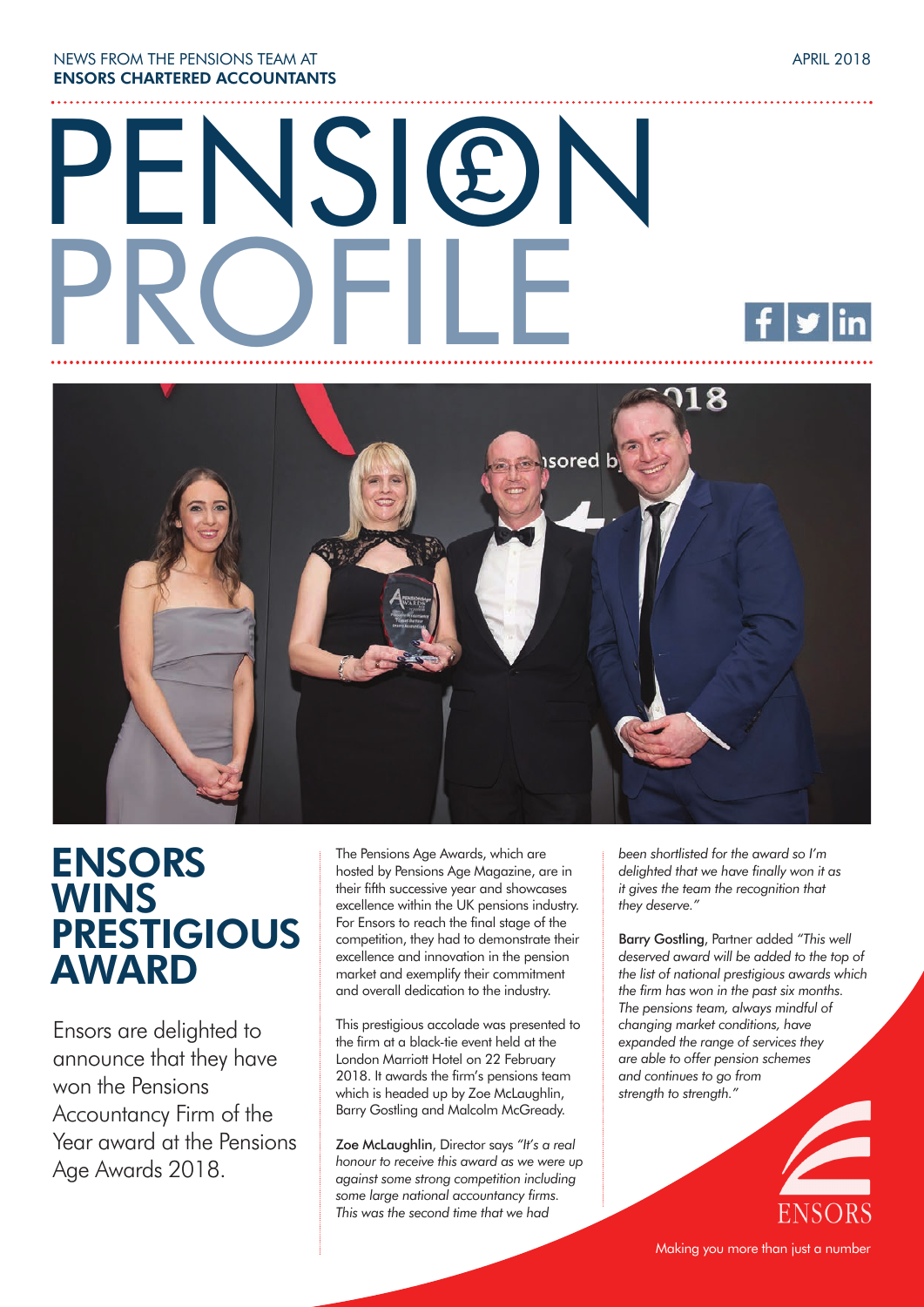## **Pensions in the news**

Recently there has been some high-profile company collapses with large pension deficits. This has sparked a new-found debate on director's responsibilities, payment of dividends and an employer's ethical responsibility to the scheme and its members. People are now calling on tougher laws to protect members interests. The BBC reported in January 2018 that there are 11 million people in the UK with a DB pension scheme with 1,878 in surplus and 3,710 in deficit with a collective deficit of £103.8bn.

#### **CARILLON**

When construction giant Carillon went into liquidation, not only was the effect of such a large company collapse catastrophic in its own right, employees had the added worry that not only had they lost their income, they now face uncertainty over their lifetime income. The scheme is reported to have a deficit of £990m, and the PPF now have the strain of a 28,000 member scheme.

#### **ROYAL MAIL**

The UK postal operator sparked debate when it announced that it was closing the Royal Mail DB scheme to future accrual.

Members were offered the option of joining a DB cash balance scheme or a defined contribution scheme, but more recently it was announced that both parties were considering a collective defined contribution scheme (CDC). A CDC scheme differs from a DB scheme in that it doesn't guarantee a fixed income on retirement, but works towards a target based on risk sharing.

This kind of scheme has yet to be tried in the UK, and the secondary legislation needed to provide the legal framework has not yet been drafted. These plans are widely used in other countries including Canada and Holland.

#### **BRITISH STEEL**

The British Steel DB Pension scheme closed to future accrual from 31 March 2017. In Oct 2017, 130,000 former steel workers were given the option of staying in the former British Steel scheme that was falling into the PPF or join a new scheme.

This is a contrast to the BHS scheme where no other option was offered. However there have been over 150 complaints and the volume is increasing. The Pension Ombudsman is investigating these. The complaints relate to the change in basis used to calculate the transfer value.

#### **CAPITA**

Capita has issued a series of profit warnings which has seen the share price plummet. It is hoped that a series of measures including cost cutting and selling unprofitable businesses can turn the company around. The reduction of future dividend payments has also been mused. Like Carillon, Capita has a large pension deficit and now faces increased scrutiny from the Pensions Ombudsman.

#### **BHS**

The former owner of BHS has been ordered to pay £87,170 in fines for failing to respond to three of the Regulators section 72 notices.

#### **TOYS R US**

It is reported that the Toys R Us scheme has only received a fraction of the £9.8m deficit recovery contributions – a deal they struck with the PPF in 2017. With the troubled retailer now falling into administration, the PPF is on standby.

#### **ANGLIAN WATER**

Industrial action is expected, as the CEO refuses to enter discussions over its defined benefit pension scheme.



#### **A disappointing Spring Statement for Pensions**

Chancellor Philip Hammond's inaugural Spring Statement, that was held on the 13th March 2018 failed to mention pensions.

However, the wider economic announcements such as inflation falling, and real wage growth, will have an impact on pensions, such as the state pension future triple lock increases, also inflation levels do have an impact on final salary scheme funding.

Falling inflation could also signify significant market downturn, and there are calls for Trustees to perhaps reconsider the investment risk in their scheme in light of this.

#### **DC Chair's Report**

The FCA have now issued a policy statement on the disclosures required for transaction costs, what this means is that Chair's statement for years ending after 3rd January 2018 should include information on transaction costs and an assessment of the value of these.

Further changes impact for scheme years ending on or after 6th April 2018, where the charges quoted need to be by fund, instead of a range of costs.

The Regulator has shown an increased focus on the statement recently, and fines have been issued for not preparing one, or statements that are not adequate.

Reference to the statement now also needs to be flagged on annual benefit statements issued to members.

Trustees must ensure that they are regularly reviewing and updating this document annually for the Annual Report and Financial Statements.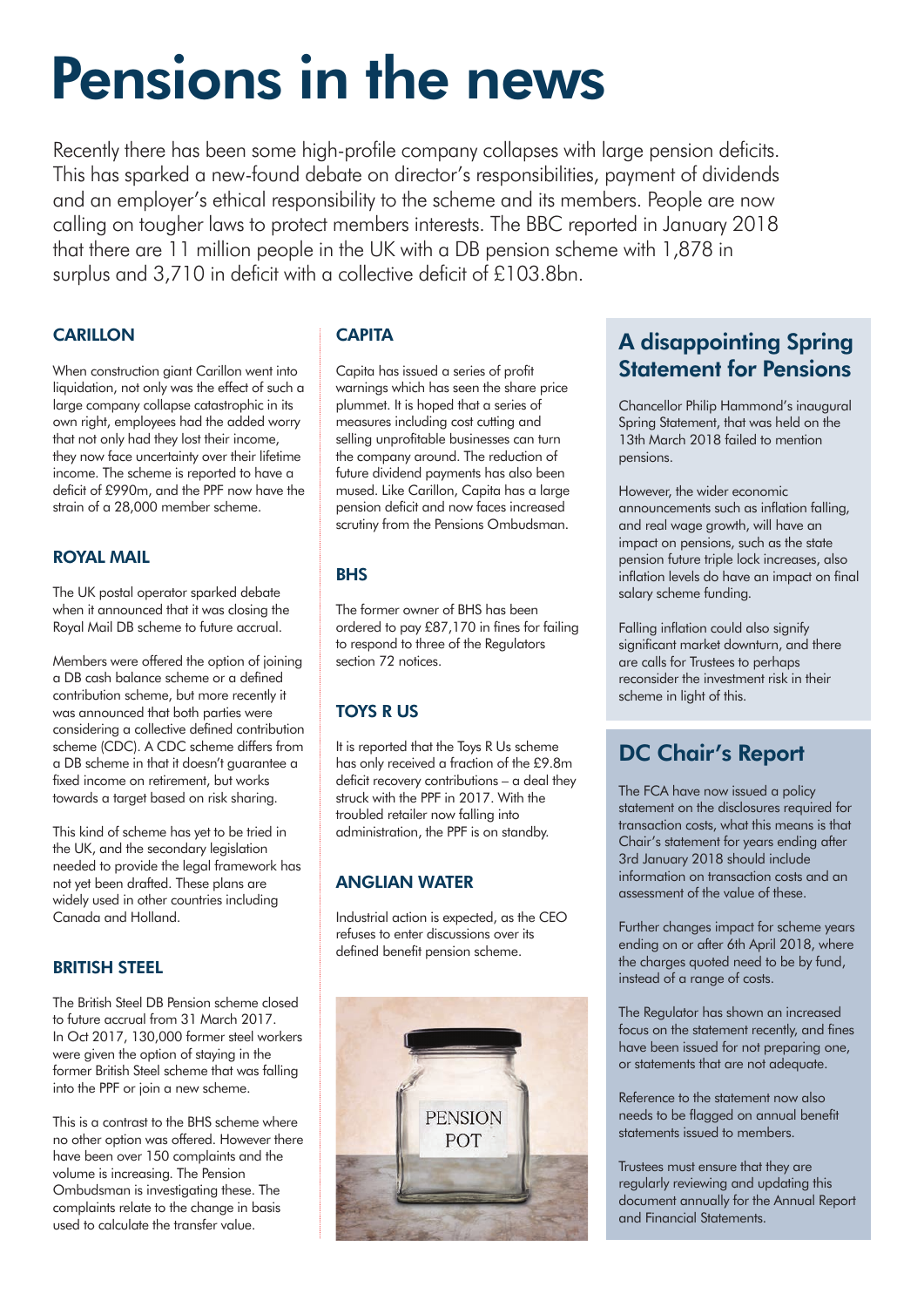## **The DB White Paper**

The DWP published the long awaited White Paper: Protecting Defined Benefit Pension Schemes on Monday 19th March 2018.

The paper acknowledged that most private sector Defined Benefit pension schemes are closed to new members and/or future accrual. However, the sector remains an integral part of the UK pensions system and is of crucial importance to the UK economy. The Government is committed to ensuring that we do everything we can to protect pensions for those who have saved for their retirement, and to help employers to meet their promises to pension scheme members.

The White Paper sets out an approach for the future of the Defined Benefit system and supports the Regulator's ambition to be clearer, quicker and tougher.

Despite the recent high-profile cases, the DWP reported that there is no systemic problem in the regulatory and legislative framework that governs defined benefit schemes.

The DB framework has to be flexible to accommodate the ever-changing economic conditions during the life time of a member, but the White Paper suggested that there are examples of sponsoring employers misusing this flexibility and sometimes benefitting at the expense of pension scheme members, resulting in a significant impact on the members.

The White Paper states that increasing longevity, a prolonged period of low interest rates, and expected low future investment returns mean that currently schemes are more expensive to maintain than was anticipated when they were set up.

Whilst the new paper aims to put in place measures to increase the protection of members' benefits, the DWP cannot prevent insolvency, and it reiterated that the Regulator will not force a company which is already struggling, to pay substantial pension contributions that risk worsening the situation.

In an ideal world, the best protection for a defined benefit scheme is a strong solvent employer, but failing that we do have the support network of the PPF.

The comprehensive White Paper details the proposed changes, and the full paper can be found on our website www.ensors.co.uk/pensions

A few highlights include:

- **n** Legislation to introduce a robust penalty regime for deliberate wrong doing, and also to bring in a criminal offence to punish those that have acted recklessly in relation to their pension scheme.
- **n** Strengthening the clearance process for corporate transactions.
- **n** Information sharing and joint working with the Insolvency Service.
- $\blacksquare$  Inspection powers at premises for the Regulator
- Targeted support with schemes at higher risk.
- DB schemes to appoint a Chairman, and the Chair to issue a report, focussing on the key scheme funding decisions.
- **n** Consideration of corporate consolidation vehicles to benefit from shared functions and improved governance.

This White Paper is a key step to helping members secure their benefits for the future, whether it will prevent another Carillion though, remains to be seen.

## **Regulatory round up**

In November 2017, the FRC produced the Revision of Practice Note 15: The audit of occupational pension schemes.

The FRC states that: Practice Notes are intended to assist



practitioners to comply with the requirements of UK auditing standards, by providing additional contextual material on the application of those standards in particular circumstances or in specialised sectors.

The revisions to the practice note were needed to include the changes in UK auditing standards, The FRS102 Pensions SORP, and to include master trusts which are increasingly being used in practice.

The key changes are summarised below:

#### **MASTER TRUST**

The practice note simply states what a master trust is, its intended use, governance and operational structure, these weren't specifically addressed in the previous practice note.

#### **AUDITORS RESPONSIBILITIES**

ISA (UK) 200 includes a requirement to comply with the FRC's Ethical standards in the conduct of any audit of financial statements.

A fundamental principle is that practitioners should not accept or perform work which they are not competent to undertake.

Practitioners should be satisfied when they undertake the audit of occupational pension schemes that they have or can attain the necessary level of competence. e.g. an audit of financial statements in accordance with ISAs (UK).

#### **GOING CONCERN**

Company audit reports now have a paragraph on going concern. The Practice note has prompted auditor scepticism when considering the going concern status of the scheme.

Generally, the going concern basis is assumed in the preparation of the financial statements of pension schemes unless a decision has been made to wind up the scheme, and/ or an event triggering wind up has occurred. The two common events would be a formal deed of wind up on cessation of the scheme or insolvency of the employer.

#### **LIAISING WITH SCHEME ACTUARIES**

Generally, scheme auditors liaise directly with the scheme actuary, and the Trustees will provide authority for these to be contacted directly in view of the importance of the scheme actuary's work in the annual report.

The authority serves to enable liaison regarding the schemes affairs and enables discussion of matters of financial significance that may need reporting by both parties to the Pensions Regulator.

Documentation of this authority should be included in the engagement letter.